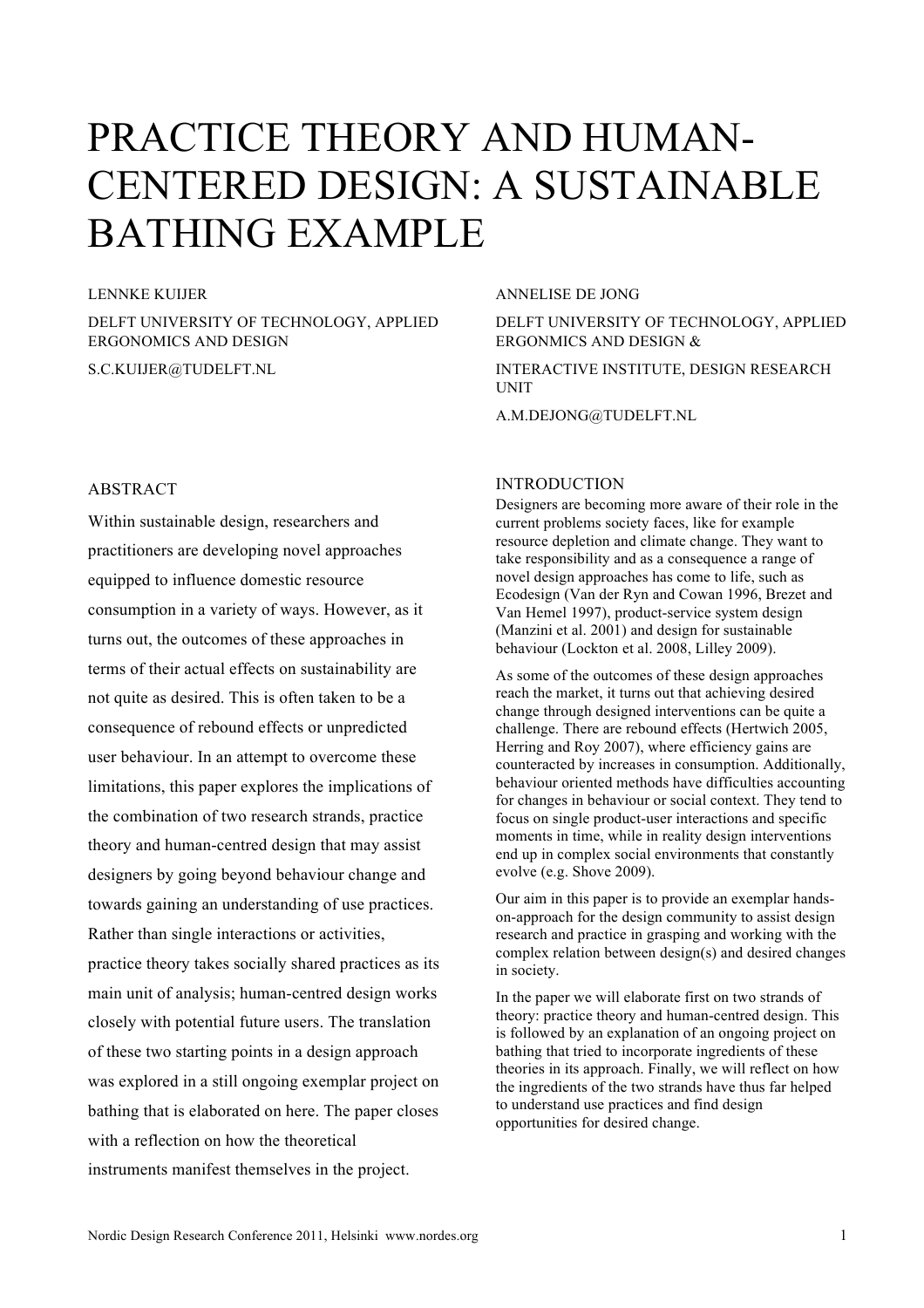#### PRACTICE THEORY

Theories of practice or practice theory is a group of theories from sociology. It takes practices, like bathing or cooking as its main unit of analysis. In practice theory, these routine types of behaviour consist of several interconnected elements (Reckwitz 2002). These elements can be grouped in different ways, but a grouping useful for designers, both for its simplicity and explicit inclusion of material elements is the grouping of images, skills and stuff introduced by Shove et al. (2007). Important for understanding practices is to realize that these elements are socially shared; they form loose cultural structures that partly shape (and are shaped by) our ways of living.



Figure 1: Simplified model of practice with interrelated elements of images, skills and stuff (Shove et al, 2007)

Images are elements that give meaning to the practice, reasons for doing, including ideas of what is normal (and what is not). They are socially shared within a cultural group and often implicit.

Skills are learned bodily and mental routines, knowhow, levels of competence, ways of knowing and desiring. They are socially shared through imitation, media, education, informal social interaction and so on.

Stuff groups material elements, including human bodies and human-object hybrids. They are socially shared through (mass) products.

*An example of the practice of 'storing vegetables'*

*Images: Vegetables are healthy, one needs to eat vegetables to stay healthy, rotten vegetables are bad and make people sick, perishable things stay good longer when cooled, etc. But also, ideas of what is a normal or acceptable amount of vegetables to store and eat, when it is too little or too much.*

*Skills: Ways of cooking and cutting, knowledge of recipes, preferences of tastes, ways of stock management, ways of judging whether the vegetable is still 'good' or not (feel, see, smell, read expiry date), feelings of disgust towards rotting parts, knowing which vegetables 'belong' in the fridge and which not, ways of shopping, etc.*

*Stuff: Fridges and freezers, packaging (plastic, paper, can, glass, …), hands, noses, shelves, basements, cupboards, bags, knives (human-knife hybrid) and cutting boards, etc.*

Clearly the elements making up a practice are related, for example images of the purpose of cooling relate to routines of storing in the fridge (skills) for which of

course fridges (stuff) are required. Viewed the other way around, the wide introduction of fridges has changed habits of storing and images of what is the proper way to store.

Some qualities of practices are interesting to take into account for design:

- Compositions of elements change over time, new elements are integrated and others are phased out;
- Compositions of elements can vary greatly within and between different (cultural) groups and situations;
- Different compositions of elements can result in strongly different resource requirements for the practice;
- Practices are related to other practices.

#### *Examples for storing vegetables*

#### *Change over time*

*With trends of urbanization, globalization, the introduction of freezers and refrigerators, the storage of vegetables has strongly changed. Today for example fewer people know how to pickle vegetables (skills), tools for pickling are difficult to find (stuff) and pickling is now considered eccentric or old-fashioned (image) while it used to be a normal thing to do. On the other hand the relatively recent introduction of avocado's (stuff) has led to skills of judging its ripeness and knowledge on recipes to use them in together with an image as something special but available.*

#### *Variety*

*Indians have very different ways of storing vegetables than Inuit, storing vegetables was different in the 1930s compared to now, someone in a small apartment in the city stores vegetables differently than someone in the countryside with their own vegetable garden and you store vegetables differently than your neighbor.* 

#### *Differences in resource requirements*

*To speak in extremes, the resource requirements for storing a precut cabbage from China in a plastic packaging in the fridge (and letting it expire before it is eaten) is quite different from the resource requirements of storing a home grown potato in the basement.*

*Relations between practices*

*The practice of storing vegetables is closely related to practices of buying, preparing, eating and disposing vegetables; it can be considered as part of a practice of storing food at home or as a practice of food management. It is related to gardening, working, relaxing at home and so on.*

#### HUMAN-CENTERED DESIGN

Human-centred design (HCD) aims to get a better 'match' of a designer's anticipations with the real world by doing research about and/or closely cooperate with people expected to be future users of the product. Steen et al. (2007) have composed a categorisation of six HCD approaches depicted in figure 2. The horizontal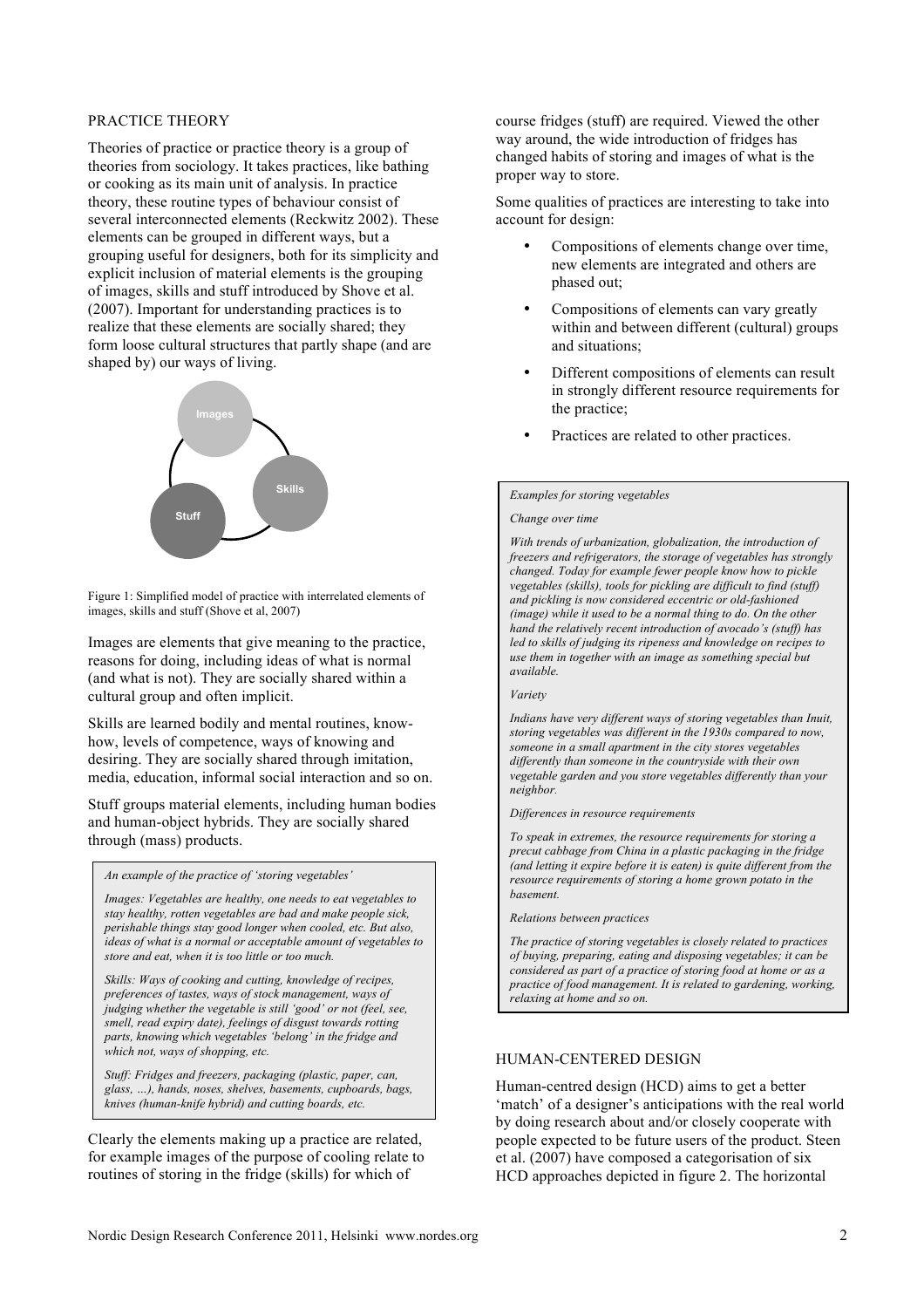axis represents the difference between approaching users as subjects on the one hand and approaching them as experts on the other. The vertical axis represents the different orientations within the methods with regard to their descriptive, i.e. looking for problems in current situations, or generative character, i.e. exploring opportunities in future situations.



Figure 2: Different HCD approaches (Steen et al. 2007)

Important in applying HCD is to keep in mind that endusers may have trouble speaking reliably about their future needs or future products. Finally, for any successful HCD, Steen et al. (2007) mention essential ingredients to be conversations between designers and future users, multi-disciplinary teamwork and iterations in design and evaluation.

# BATHING PROJECT

These two leads of practice theory and HCD were combined in an ongoing project on the practice of bathing. Now completed are two 'experiment'-studies, in which participants experimented with their bathing practice at home (Scott et al. 2009, Kuijer and De Jong 2009), one detailed cultural inquiry about bathing in India, Japan and The Netherlands (Matsuhashi et al. 2009) and a design project in cooperation with an industry partner (Karakat 2009) (Table 1). Based on intermediate conclusions, the next phase of the project will be an iterative prototyping process. The next section will elaborate on these studies.

Table 1: Overview of completed studies (all elements took place in participants' own homes, except for the group sessions)

| <b>Study</b>            | No.<br>part. | Duration,<br>timing                | <b>Elements</b>                                   |
|-------------------------|--------------|------------------------------------|---------------------------------------------------|
| Experiment-<br>study I  | 10           | 2 weeks.<br>summer<br>$^{\circ}08$ | Workbook,<br>experiments, blog,<br>group sessions |
| Experiment-<br>study II | 16           | 2 weeks.<br>fall '08               | Workbook,<br>experiments, idea                    |

|                     |   |                          | forms, group session                            |
|---------------------|---|--------------------------|-------------------------------------------------|
| Cultural<br>inquiry | 8 | 1 week.<br>Spring<br>.09 | Workbook, action<br>cards, interviews           |
| Industry<br>project |   | 2 days,<br>Summer<br>.09 | Rough concept testing<br>with existing products |

### EXPERIMENT-STUDIES I & II

The two experiment-studies had a similar set-up but a slightly different focus. The first study placed emphasis on the dynamics of practice change in the small community that was created for the study, while the second study, although also creating a community of participants, paid specific attention to informing design. At the core of both studies were 'experiments in practice'(Scott et al. 2009: 6). Participants of the study were first stimulated to unravel their own bathing practices according to the elements of images, skills and stuff, in which they were guided by a workbook to be used at home (figure 3). After this deconstruction exercise they were challenged to come up with and try out different ways of bathing in their own homes during two weeks. Some of these bathing styles entailed radically different configurations of elements and actions compared to conventional showering. Examples include washing from a bucket or taking a sponge bath.



Figure 3: example page from one of the workbooks about a bathing experiment involving a bucket (Kuijer and De Jong 2009)

## CULTURAL INQUIRY

The cultural inquiry explored bathing in three different cultures: Japan, India and The Netherlands. Participants' bathing routines were described in detail on the basis of self-observation studies by two or three participants in each country. Participants were again guided by a workbook and a set of detailed action cards (figure 4).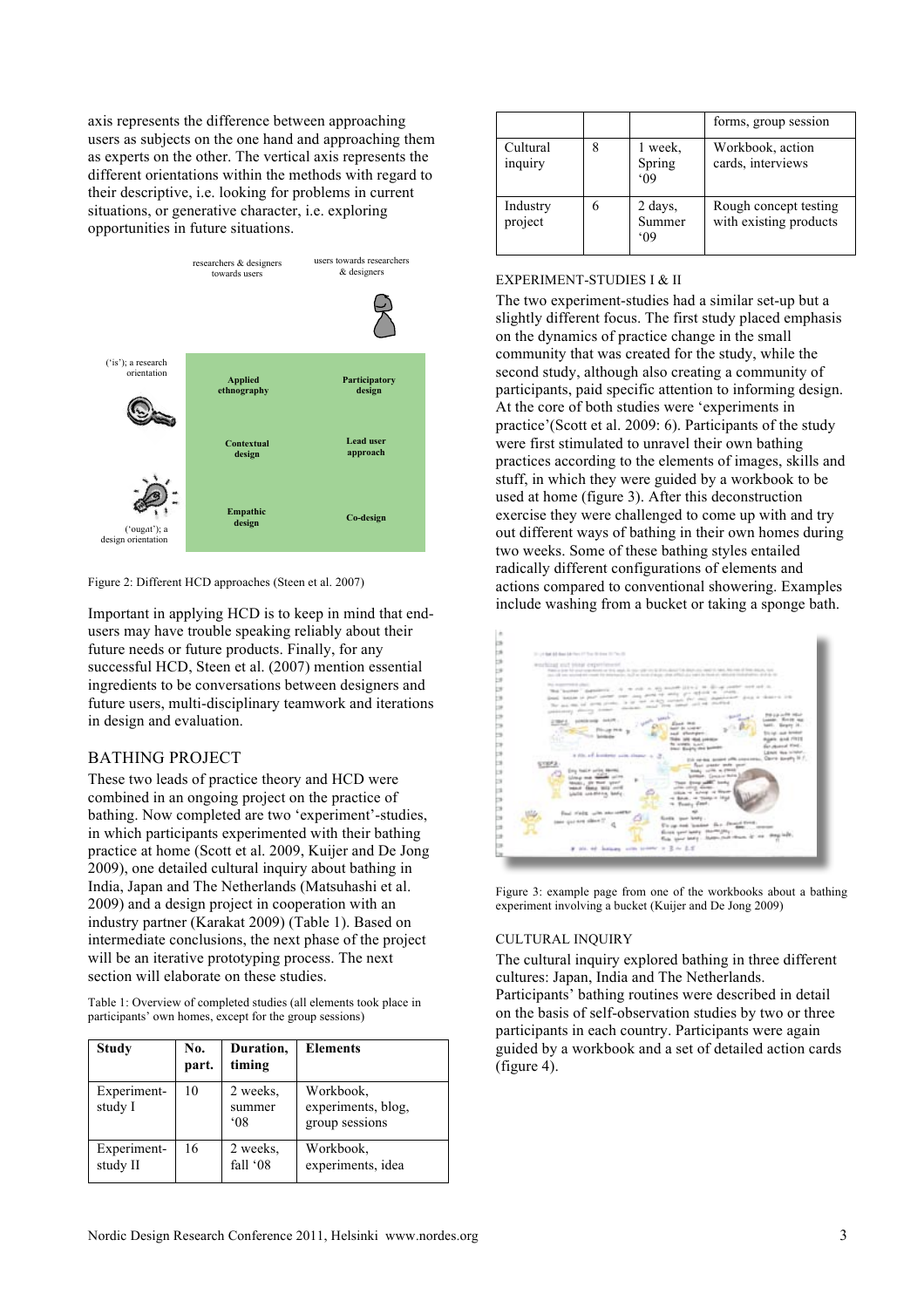

Figure 4: cultural inquiry study workbook and action card example (Matsuhashi 2009: 4)

The study resulted in rich insights into different ways of bathing: the Indian seated basin wash where water is scooped and splashed, the Japanese seated soaping ritual preceding an extended soaking in a hot bathtub and the Dutch standing-up shower. An important conclusion in terms of sustainability was also that these styles differed considerably in the amounts of warm water they required, with the Indian way by far the least resource intensive (figure 5).



Figure 5: graphic comparing different ways of bathing and their water use in The Netherlands, India and Japan (Matsuhashi, 2009)

#### INDUSTRY PROJECT

The industry project was executed together with a bathroom producer and distributor. The project took the results from the preceding three studies as a starting point and eventually worked out two concepts. One concept was the 'Scrub', a dry-wash, allowing partial and quick washing at the sink in a wet space like the bathroom with a washcloth or sponge (figure 5). The second was the 'Splash', involving a basin containing warm water, a seated position and a ritual of splashing water over the body with a scoop. Both concepts were tested and evaluated by users in their own bathrooms using readily available products like buckets, stools, cups and washcloths. These tests informed further development of the concepts into detailed designs of supporting products.



Figure 5: storyboard of the Scrub concept (Karakat 2009: 40)

#### INTERMEDIATE CONCLUSIONS

The study started with an analyses of current bathing practices, which showed that they are highly resource intensive and moving into directions that are increasingly so. Major culprit in this unsustainable practice is the paradigm of continuously flowing water. The dominant way of bathing in The Netherlands is showering. Of course taking a shower is a very pleasant activity, offering qualities like caring for one's body, waking up, relaxing and getting warm. However, water from a shower touches the body only for seconds and then disappears down the drain, still warm and practically clean.

By diving into bathing in history and in other cultures, we found that although daily showering is normal(ised) in The Netherlands, it has become so only during the past fifty years and is not so common in other modern cultures like for example Japan. Furthermore, when experimenting at home, study participants came up with ways of bathing that abandoned the shower paradigm partly or even completely. From these studies we can conclude that showering is not the only possible way of bathing; people are willing and able to bathe in different ways.

One of the potentially pleasurable and considerably less resource intensive ways of bathing resulting from the study was the 'Splash' concept, where water is contained in a basin from which it can be splashed over the body from a sitting position. Study participants experienced this way of bathing as rewarding, effective and relaxing. However, they also reported discomfort, mainly because this way of bathing is currently not supported by Dutch bathroom designs. Therefore a series of supporting products was worked out for Splash (figure 6).

In terms of energy and resource consumption, the Splash concept is clearly different from existing products in the market that aim to reduce water consumption of bathing. These existing products are either technology oriented products like water saving showerheads and recycle showers or behaviour oriented products like timers and feedback on water and energy use (ISH 2009), but all take the concept of showering for granted and require sacrifices on its pleasures. For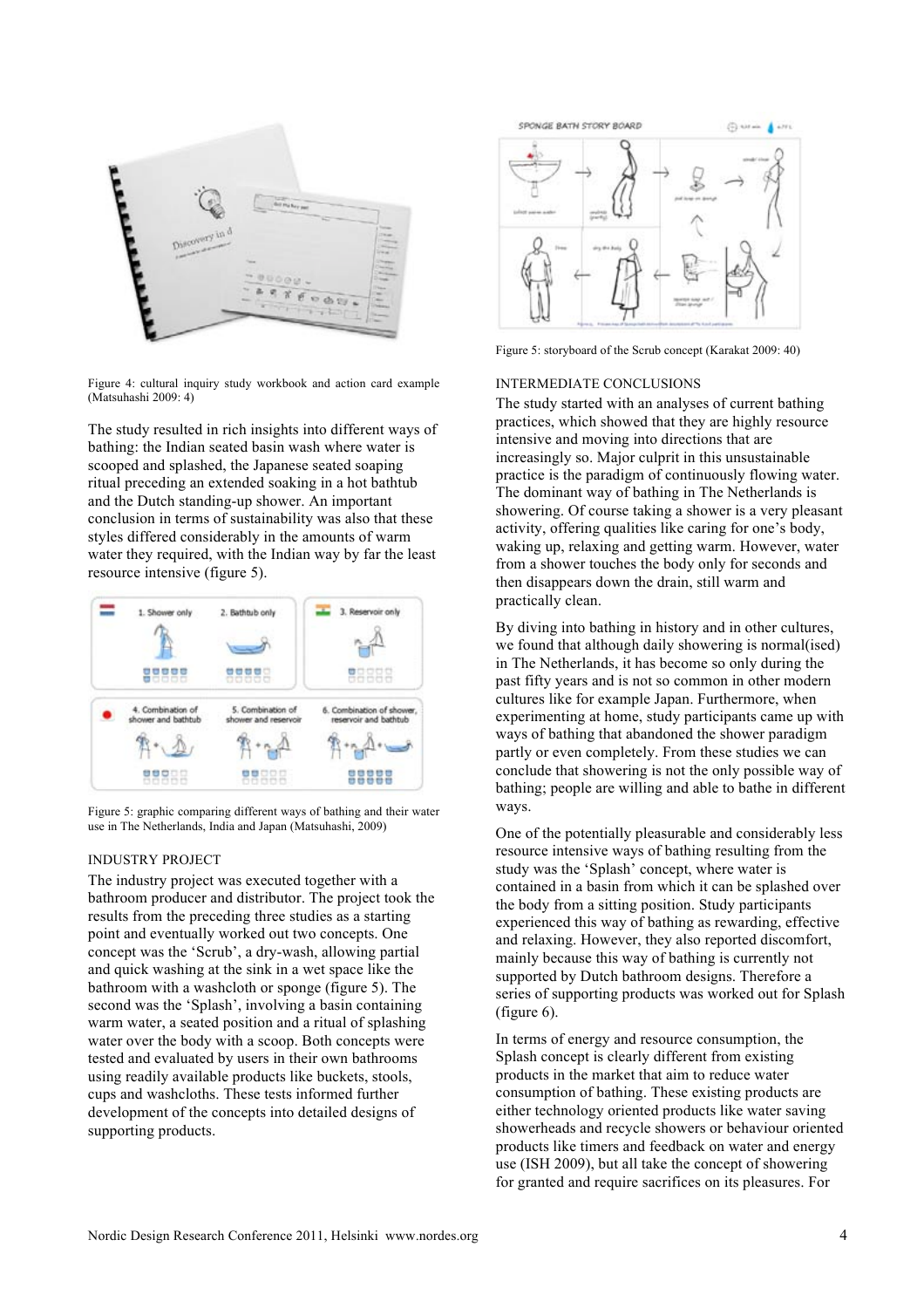Splash, estimations show potential for warm water savings of up to 90%.



Figure 6: Splash concept and supporting products (by Harish Karakat in cooperation with Sealskin BV)

Now the question remains if, and if so to what extent does Splash have potential to be an acceptable alternative for daily showering? And importantly, does it then lead to reduced water and energy consumption without negative side effects nullifying these achievements? To answer these questions, the next step will be evaluating the Splash concept in an iterative prototyping process.

#### ITERATIVE PROTOTYPING PROCESS

The process will have two cycles of testing, redesign and prototyping and will end with a long term test (figure 7).

The first test will take place with an existing real-size foam model (figure 8). This mock-up will be used to make a physical simulation of a bathing process that involves splashing/sponging imaginative water and sitting down by a variety of test persons, thus generating a wide variety of different use scenarios. Because the set-up requires both rich imagination and low inhibition, the study will recruit participants with experience in improvisation theatre (test 1).

Next, a second, rough prototype will be made that can be used with water. The bathing process will be tested as realistically as possible, but test persons will wear bathing suits. Test persons will be connected for the study as a community, for example through group meetings and a blog. Participants' experiences will be evaluated afterwards in an interview and the amounts of water and energy used will be measured (test 2).

Finally, another re-design will lead to the final, working prototype. The working prototype will allow longer term testing of one to three months in an actual household situation where volunteer participants will use it in their daily life. Special attention will be paid to

exchanges of experiences between different members of the test community. Their actions with the product, their experiences of Splash bathing and the development of novel bathing practices will be monitored together with the overall water and energy consumption of the household (test 3).



Figure 7: Iterative prototyping process for Splash



Figure 8: Real size foam model and model with test person in simulated bathroom space

# **REFLECTION**

Having explained the completed and upcoming studies, we will now explore how the ingredients of practice theory and HCD manifested themselves within the approaches taken in the bathing project.

# PRACTICE THEORY

Focusing first on practice theory, ingredients presented earlier can be summarized as: the images-skills-stuff framework, change over time, variation between cultural groups, differences in resource consumption and relations between practices.

The images-skills-stuff framework was especially used for unravelling current bathing practices; both in the experiment studies, where the framework was intended to guide participants in unravelling mundane routine like bathing, and in the cross-cultural comparison.

No systematic study was conducted into the historic career of bathing, but some literature on the topic was consulted (e.g. Hielscher et al. 2008). Also in terms of changes over time, the iterative prototyping process particularly addresses the Splash practice and design as co-evolving.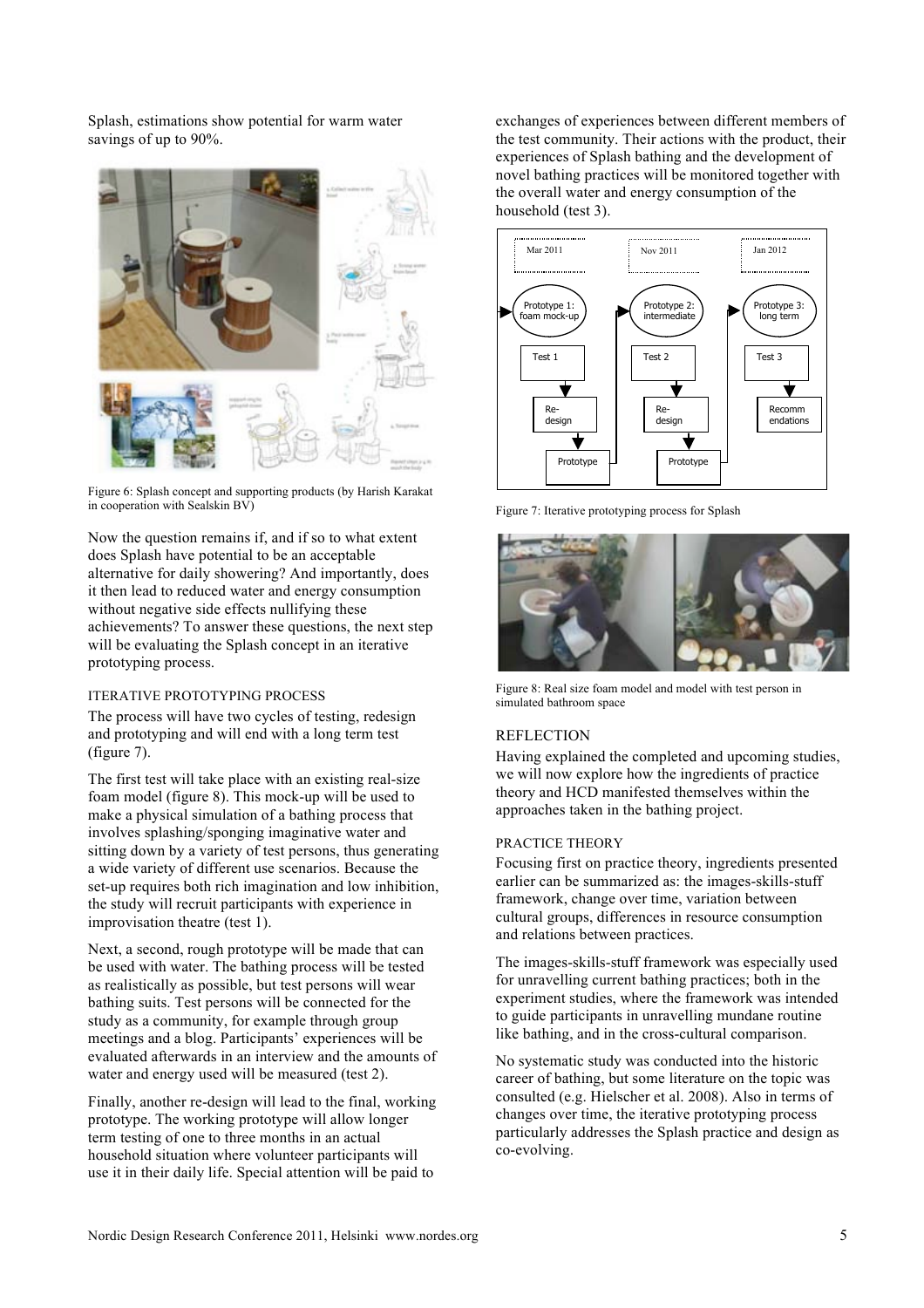Variety in practices was specifically studied in the cultural inquiry, but also emerged in the different experiments of participants in the first two studies. Analysis of variety in practices found clear differences in resource consumption when compared to daily showering.

Finally, although bathing as a practice is clearly related to other practices like for example laundry care, cleaning or having breakfast, the study of these relations remains underexposed in this project.

#### **HCD**

From the perspective of Steen's overview of HCD, a variety of approaches were employed or combined. Ingredients can here be summarized as: 'is' or 'ought' perspectives, current or future orientation, reliability of participant's future accounts, conversation, multidisciplinarity and iteration.

The experiment-studies contained both 'is' and 'ought' perspectives. Additionally, an interesting mix was made between users as subjects or as experts. By asking users to observe and unravel their own practices, they were both (their own) subjects and experts gaining insights from their observations.

In terms of the categorisation of Steen, the cultural inquiry was a form of applied ethnography in which participants were instructed into self-observation of their current bathing routines and the industry project entailed co-design (Steen refers to Sanders, e.g. Sanders and Stappers 2008), because here participants were asked to creatively test two new bathing concepts and share their experiences with the designer. The iterative prototyping process will also be a form of co-design. It is clearly future-oriented and test persons will have a large say in adjustments to the design. The experiment studies are difficult to categorize. They included a future oriented element in which participants had to design and perform different ways of bathing, but in this phase of the process designers/researchers were in fact left out completely.

Whether accounts of participants on potential future practices – such as their evaluations of the experiments in the experiment-studies and concept tests in the industry project – were reliable remains an issue of concern. From the studies it became clear for example that it was difficult for participants to let go of the concept of showering and the specific expectations of comfort and cleanliness currently associated with it. For the iterative prototyping process this issue is addressed by working with actors, by creating a social environment (community of participants) that will support the practice change and by a longer term test in everyday life situations.

The aspects of co-evolution, conversation and iteration will also be integrated into the prototyping process, but results are still to be expected.

# **CONCLUSION**

The project presented in this paper has explored two strands of research, practice theory and HCD in their potential for the sustainable design community. Reflection showed that the studies in the bathing project combined different ingredients from both strands.

Some ingredients were underexposed, for example relations between different practices and may thus have left opportunities unaddressed.

What we also see is that the merge led to types of ingredients new to both strands. Practice theory is in principle focused on what is and was, but when incorporated in a design approach future orientations on practices emerge.

Additionally, the merging role of the participant as object and subject occurring in the experiment-studies is new to HCD. Helped by simplified concepts from practice theory, participants were guided to reflect on their own practices. This approach was triggered by the idea in practice theory that novel practices emerge in everyday performance; innovation is seen as an ongoing process of co-construction (Oudshoorn and Pinch 2003) or co-evolution (Shove et al. 2007). 'Users' are then not only experts of their own experiences like in co-design (Sleeswijk Visser et al. 2005), but also designers of novel ways of doing.

Finally, the emphasis in practice theory on the social construction of practices led to an approach stimulating social contact between participants and the creation of ad-hoc communities for the studies, while in HCD participants are normally approached as a set of individuals.

With regard to desired change it can be argued that the Splash concept has potential for having large effects on household resource consumption. However, whether this potential fleshes out in reality has to be determined within the next phase of the project. The prototyping process will form a small scale evaluation of the actual effects of the design in the real world and thus of the practice-oriented HCD approach.

# **REFERENCES**

- Brezet, H. & Hemel, C. V. (1997) *Ecodesign: a promising approach to sustainable production and consumption*. Paris, UNEP.
- Herring, H. & Roy, R. (2007) Technological innovation, energy efficient design and the rebound effect. *Technovation,* 27**,** 194-203.
- Hertwich, E. G. (2005) Consumption and the Rebound Effect; An Industrial Ecology Perspective. *Journal of Industrial Ecology,* 9**,** 85-98.
- Hielscher, S., Fischer, T. & Cooper, T. (2008) The Return of the Beehives, Brylcreem and Botanical! An Historical Review of Hair Care Practices with a view to Opportunities for Sustainable Design.